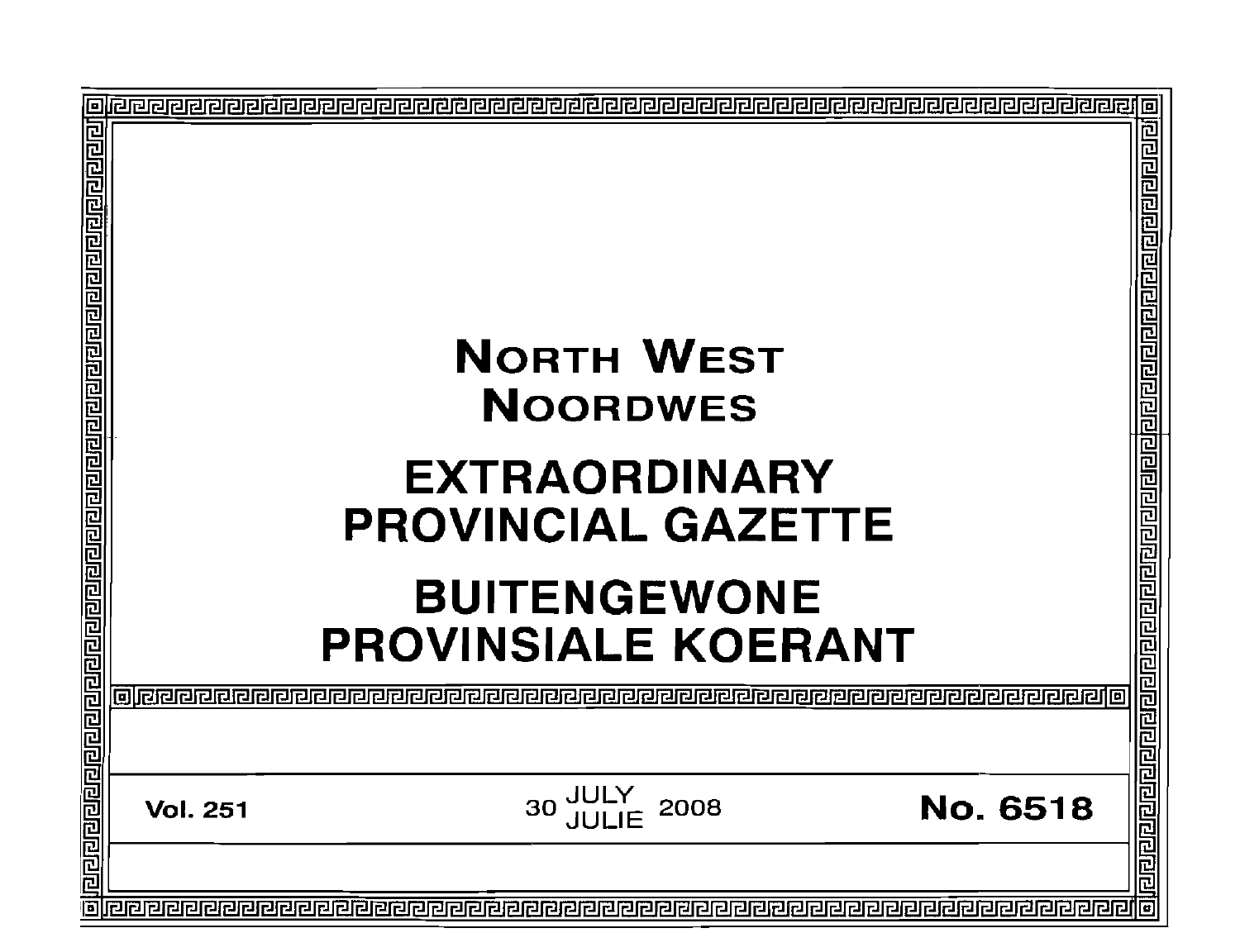| <b>CONTENTS • INHOUD</b> |                                                                                                                  |             |                |  |  |  |  |  |
|--------------------------|------------------------------------------------------------------------------------------------------------------|-------------|----------------|--|--|--|--|--|
| No.                      |                                                                                                                  | Page<br>No. | Gazette<br>No. |  |  |  |  |  |
|                          | <b>GENERAL NOTICE • ALGEMENE KENNISGEWING</b>                                                                    |             |                |  |  |  |  |  |
| 439                      | Local Government: Municipal Demarcation Act (27/1998): Municipal Demarcation Board: Publication of decisions in  |             | 6518           |  |  |  |  |  |
|                          | <b>GENERAL NOTICE • ALGEMENE KENNISGEWING</b>                                                                    |             |                |  |  |  |  |  |
| 439                      | Wet op Plaaslike Regering: Munisipale Afbakening (27/1998): Munisipale Afbakeningsraad: Publisering van besluite |             | 6518           |  |  |  |  |  |